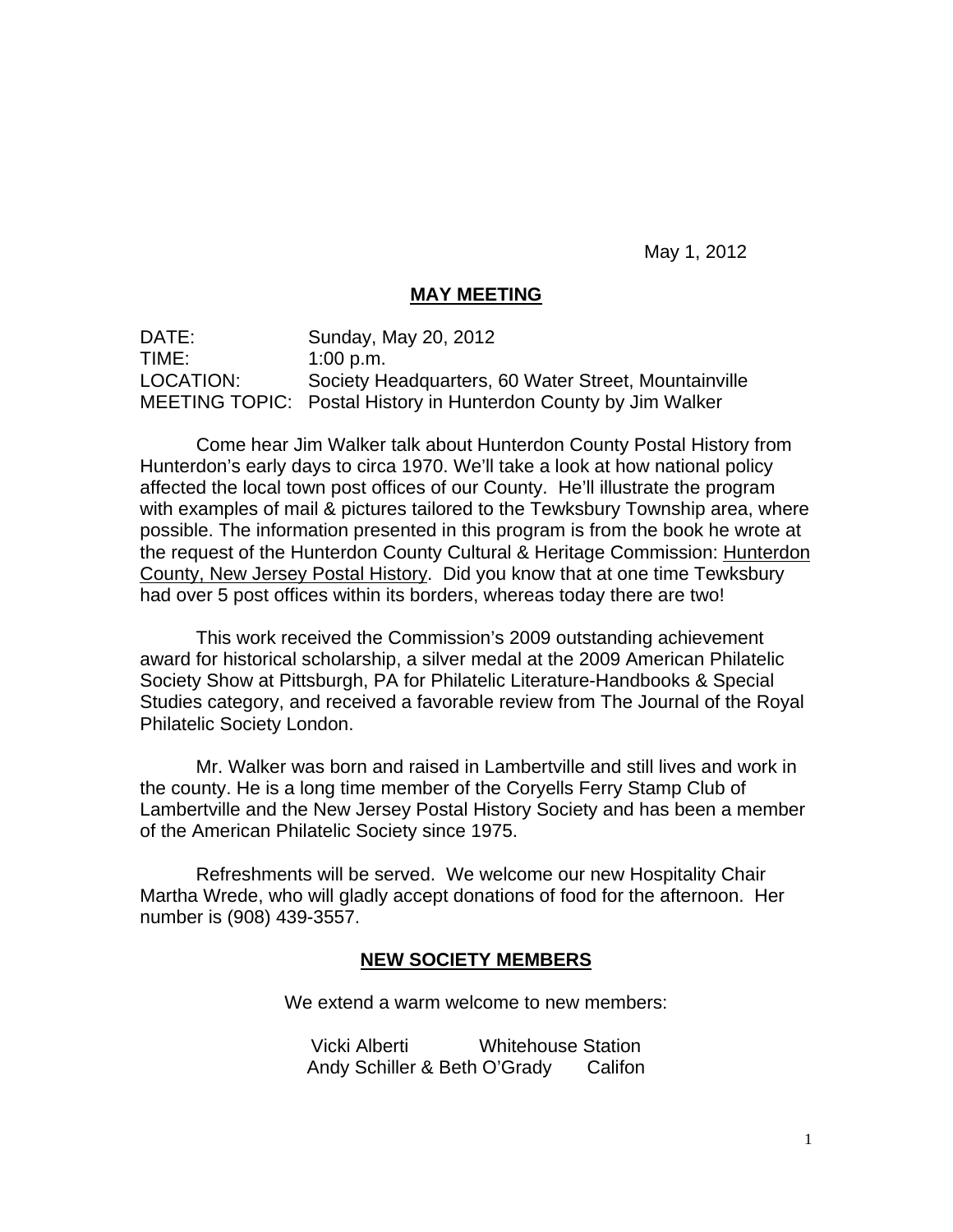#### **GARDEN TOUR FAST APPROACHES**

Our bi-annual Garden Tour returns on Saturday, June 9, rain or shine, with all gardens in place. There will be 4 gardens on the tour plus a  $5<sup>th</sup>$  location where refreshments will be served. Tickets will be \$ 15 per person and will be available for sale at the May 20 meeting. The ticket order form is included with your newsletter. Get your order in early as there is a limit of 200 tickets for sale.

#### **ARCHIVIST ACTIVITIES**

Our Archivist, Phil Kane, reports that over 16 local students were assisted with the local history essay writing for the County Cultural & Heritage Commission contest. This is more than double the number of students who were assisted in 2011 and two families joining as members. Phil would also like to thank all the Society Board members who assisted with manning Headquarters and performing searches.

#### **FLEA MARKET**

The first planning meeting was held for the September 1, 2012 flea market with another to be held in late July. The site has been secured, the Oldwick Fire Company will be selling food and the Society will again be having a booth and is thus looking for donation of quality items. If you have items you would like to donate please call Headquarters or email us. We will be accepting them on Friday, August 31 at the flea market field from 9 am to 4 pm, or you can make special arrangements if you need the items picked up before then.

**We need lots of volunteers to help with parking, work at the Society's booth, checking in vendors and field set-up.** If you can give 2-3 hours of your time we would greatly appreciate it. As a thank you for those who help with field set-up, scheduled for Tuesday, Aug. 28 at 8 am, there will be a picnic supper on Friday evening at the field, graciously donated by the Ehmann's. For all volunteers who help there will be a barbecue on Saturday after the flea market at 6 pm. Hamburgers and hot dogs provided by the Society; bring a dish to share.

A vendor registration form has been included with this newsletter. Please take advantage of registering for a booth before registration opens to those on the flea market vendor list. We expect to sell out the booths before June 30!

## **23rd annual ART SHOW AND SALE**

The 23<sup>rd</sup> annual Art Show and Sale, entitled "Palettes of the World" will be held at the Zion Lutheran Christian Education Building from Wed. October 3 thru Sun. October 7 with the Preview & Artist Reception to be held on Tues. Oct. 2 from 6-8 pm. Co-Chairs Alice Walters and Helen Farrant are actively preparing for all facets of the show. The deadline for juried art work is September 12, 2012.